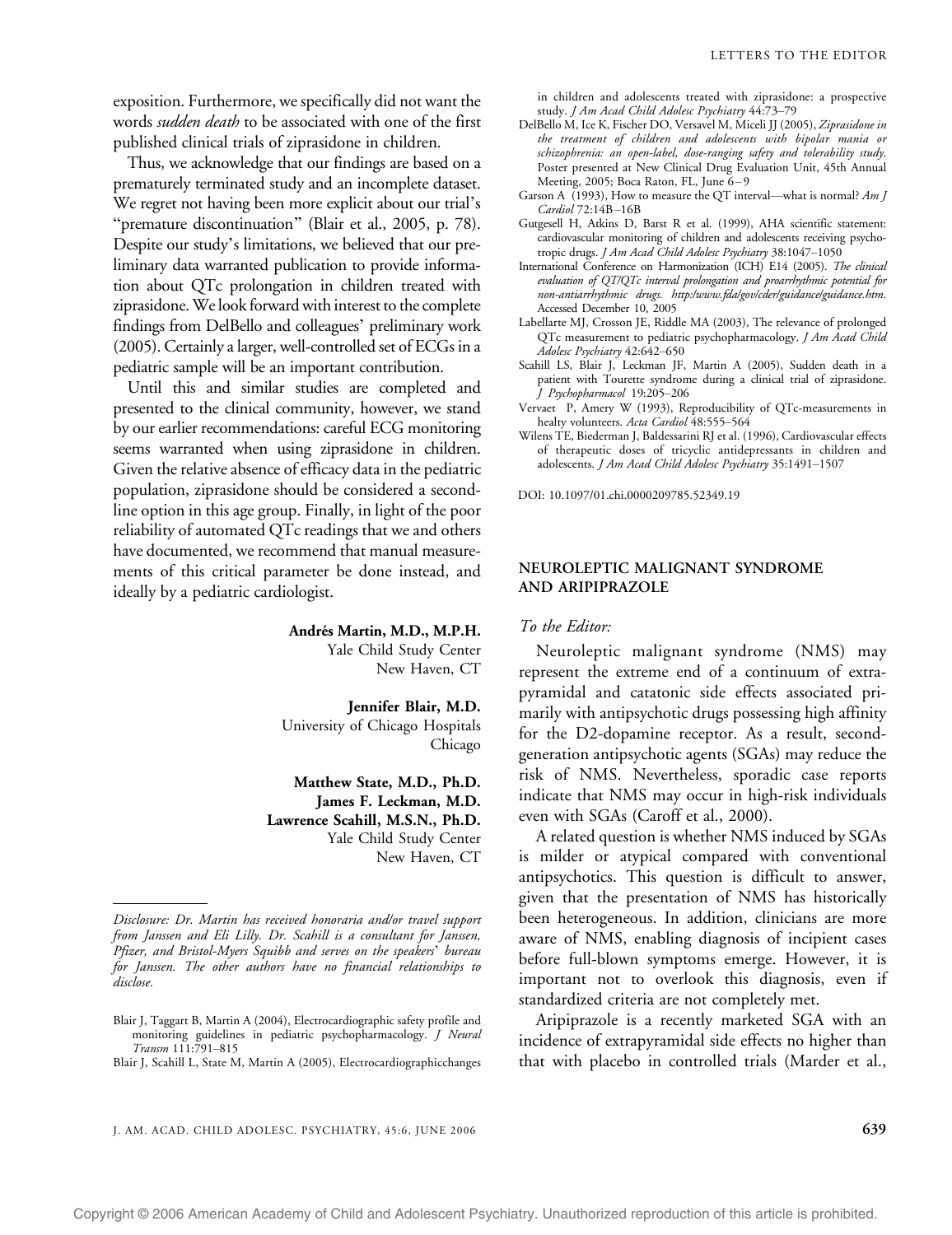2003). There are only two NMS cases cited by the manufacturer in premarketing data and three published reports implicating aripiprazole in the development of NMS-like symptoms (Chakraborty and Johnston, 2004; Duggal and Kithas, 2005; Spalding et al., 2004). We report an additional case of a severe extrapyramidal syndrome with confusion and rhabdomyolysis occurring in a young girl who received low-dose aripiprazole and discuss these findings in relationship to the diagnosis of NMS.

# CASE REPORT

A 14-year-old girl with a history of depression with psychotic features and mental retardation had received olanzapine and risperidone during past hospitalizations without adverse extrapyramidal reactions. Recently, she received quetiapine 300 mg daily without side effects, but that medication was discontinued because of a lack of efficacy 2 weeks before switching to aripiprazole 5 mg daily.

Within 48 hours after initiating aripiprazole, she was admitted with tremors, drooling, cogwheel rigidity, unsteady gait, incontinence, and increasing agitation. The patient was afebrile  $(37.1^{\circ}C)$ , with blood pressure of 118/57 mmHg, pulse of 131 bpm, and respiratory rate of 31/rpm. Neurological examination revealed intermittent disorientation, slurred and incoherent speech, tremor, fluctuating consciousness, and extreme cogwheel rigidity in all extremities. Laboratory findings included an elevated serum creatine phosphokinase (CPK) peaking at 23,340 IU, without myoglobinuria. An EEG and head computed tomography scan were normal. Her white blood cell count was  $9,300/\text{mm}^3$ , and a urine toxicology screen was negative.

Psychiatric consultation was obtained noting delirium complicated by extrapyramidal symptoms associated with aripiprazole. NMS was considered less likely given the lack of autonomic instability and fever. Nevertheless, supportive measures were instituted with close monitoring and treatment. Sodium bicarbonate was used to alkalinize her urine, and she was treated with 2 mg lorazepam every 4 hours, which improved her tremors and agitation. After 2 days, the serum CPK level fell to 6,157 IU and continued to normalize. Lorazepam was tapered, and the patient returned to baseline.

#### **DISCUSSION**

In this patient, low-dose aripiprazole was associated with extrapyramidal symptoms, confusion, and rhabdomyolysis. This syndrome is similar to observations reported previously (Chakraborty and Johnston, 2004; Duggal and Kithas, 2005; Spalding et al., 2004). In these cases, patients who had tolerated other antipsychotics without adverse effects developed extrapyramidal symptoms, mental status changes including catatonic signs, and CPK elevations 2 to 14 days after starting aripiprazole. Complete recovery ensued within 1 week after supportive care and administration of lorazepam and/or benztropine. Hypermetabolic symptoms (hyperthermia, autonomic instability) were absent or minimal.

The scarcity of such reports supports the notion that the liability of NMS is reduced with aripiprazole, but susceptible patients may still be at risk. Potential risk factors illustrated by our patient are mental retardation and the history of recent switching between antipsychotics (Boyd, 1993; Caroff et al., 2000). In all four case reports, antipsychotic drugs were switched before the introduction of aripiprazole and the ensuing NMS-like reaction. Pretreatment followed by discontinuation of other antipsychotics may sensitize patients or produce perturbations in dopamine systems, increasing the risk of NMS (Duggal and Kithas, 2005; Spalding et al., 2004).

These cases also illustrate the possibility of milder episodes of NMS associated with SGAs. Although rigidity, tremor, mental status changes, and rhabdomyolysis were present in all four cases, hypermetabolic features were not prominent. Whether this reflects early diagnoses, a milder *forme fruste* of NMS, examples of the clinical heterogeneity of NMS, or a unique property of aripiprazole in sparing the thermoregulatory system, is unknown. The partial dopamine agonist activity and serotonergic properties (partial 5-HT1A receptor agonist and 5-HT2A receptor antagonist) of aripiprazole may modify the effects of D2-receptor blockade and thereby protect against extreme hyperthermia and extrapyramidal dysfunction during NMS.

In conclusion, this case provides additional evidence that aripiprazole can be associated rarely with a severe extrapyramidal, catatonic, or partial NMS syndrome in certain susceptible patients. Future research may corroborate clinical or pharmacogenetic factors that could predict increased risk of NMS among patients receiving